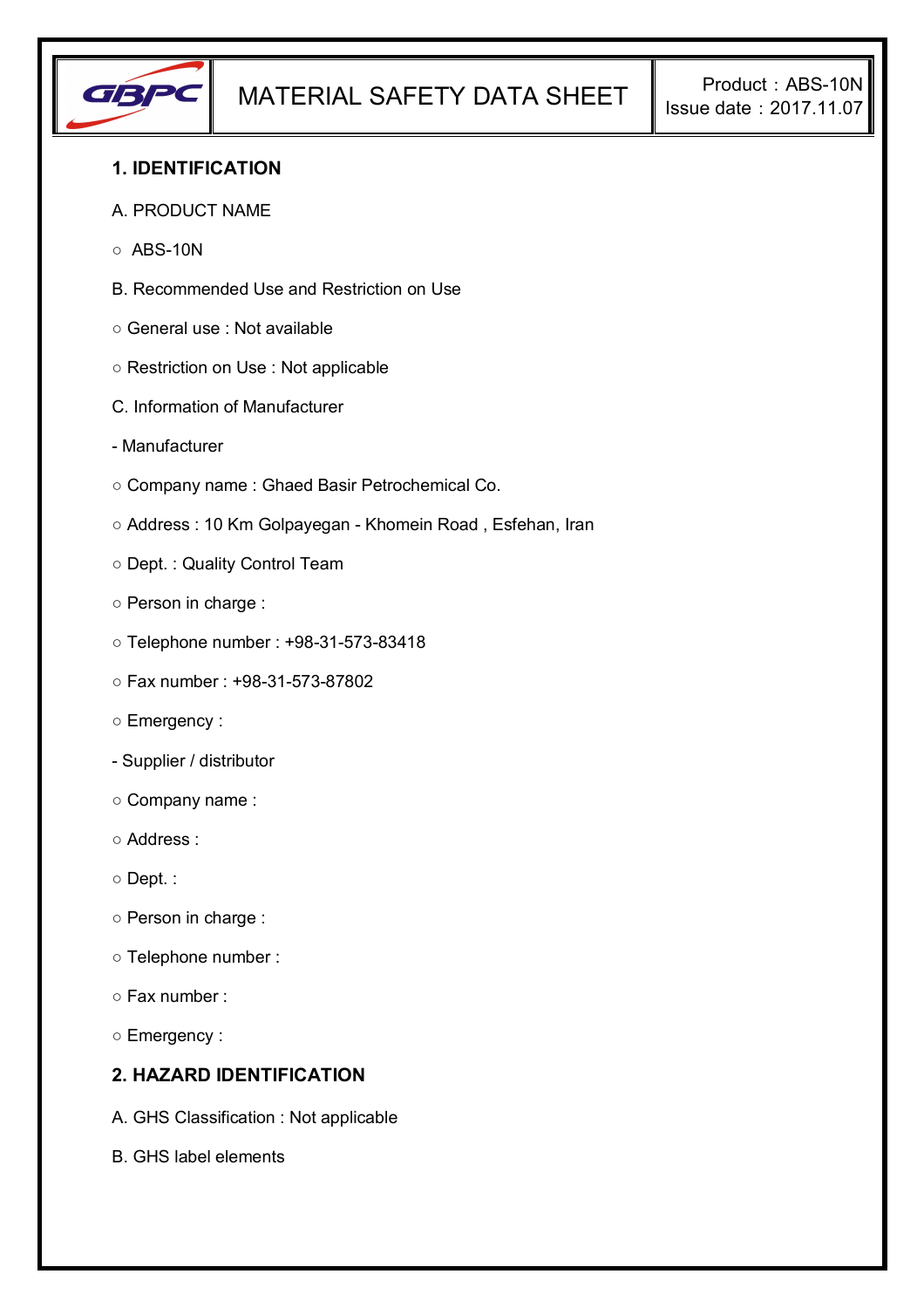

- Hazard symbols : Not applicable
- Signal word : Not applicable
- Hazard statement : Not applicable
- Precautionary statements : Not applicable
- C. Other hazards which do not result in classification :
- NFPA rating: (0~4 steps) : Health=1, Flammability=1, Reactivity=0

## **3. COMPOSITION/INFORMATION ON INGREDIENTS**

| Chemical name                              | CAS No         | Contents(%) |
|--------------------------------------------|----------------|-------------|
| Acrylonitrile-butadiene-styrene co-polymer | 9003-56-9      | $97 - 100$  |
| Stabilizer                                 | Proprietary    | $0 - 1$     |
| Lubricant                                  | Proprietary    | $0 - 2$     |
| Acrylonitrile monomer                      | $107 - 13 - 1$ | < 0.1       |
| Butadiene monomer                          | 106-99-0       | < 0.1       |
| Styrene monomer                            | 100-42-5       | < 0.1       |

## **4. FIRST-AID MEASURES**

A. Eye Contact :

- Immediately flush eyes with plenty of water at least 15minutes.
- If irritation persists, get a doctor's examination.
- Lifting eyelids occasionally to wash eyelids down enough to follow up.

B. Skin Contact :

- Wash the contaminated skin area with running water.
- Cooling the contaminated skin with cool running water when contact with melt.
- Get medical attention when burn by melt.

C. Inhalation :

- Remove exposed person to fresh air.
- Remove victim to fresh air and keep at rest in a position comfortable.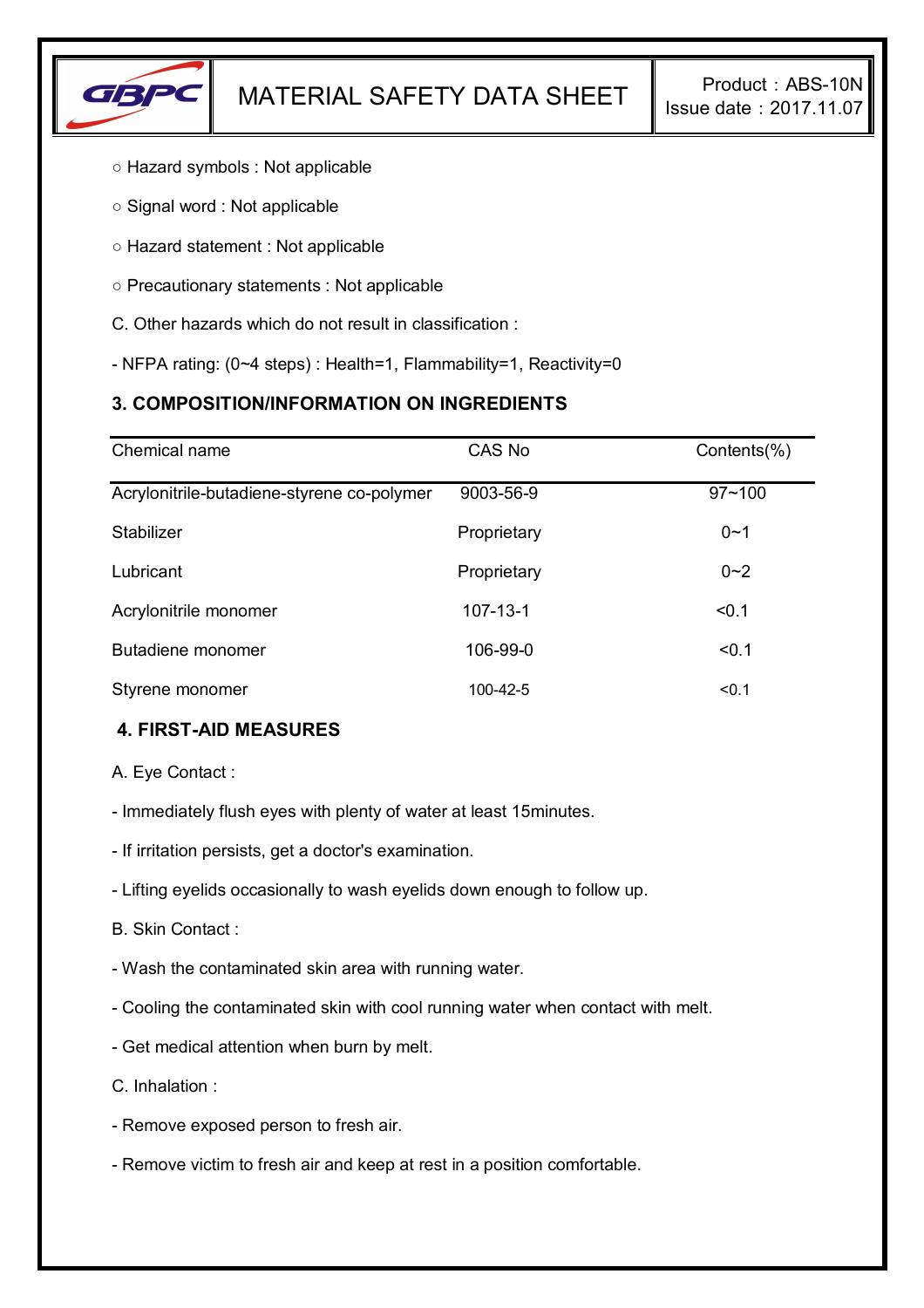

- Get medical attention.
- D. Ingestion :
- Rinse mouth with water.
- Give large amounts of water to relieve stimulus.
- Toxic by ingestion does not high.
- If irritation or symptoms occurs, get a doctor's examination.
- E. Delay and immediate effects and also chronic effects from short and long term
- exposure : Not available
- F. Notice to Physician :
- Treatment may vary with condition of victim and specifics of incident.

## **5. FIRE FIGHTING MEASURE**

- A. Suitable (Unsuitable) extinguishing media :
- Extinguishing media : Carbon Dioxide, Dry Chemical, Water.
- Unsuitable Extinguishing media : Do not use direct water.
- Big Fire : Water spray, regular foam
- B. Specific hazards arising from the chemical
- Combustion : Carbon monoxide, Carbon dioxide, hydrogen cyanide
- Levels of fire hazard : Not available
- C. Fire fighting procedures and equipments :
- Wear appropriate personal protective equipment(see section 8. EXPOSURE

CONTROLS/PERSONAL PROTECTION).

- Avoid inhalation of smoke or gas when fire fighting.
- Move container from fire area if it can be done without risk.
- Cool containers with water until well after fire is out.

## **6. ACCIDENTAL RELEASE MEASURES**

A. Personal Precautions, Protective Equipment and Emergency procedures :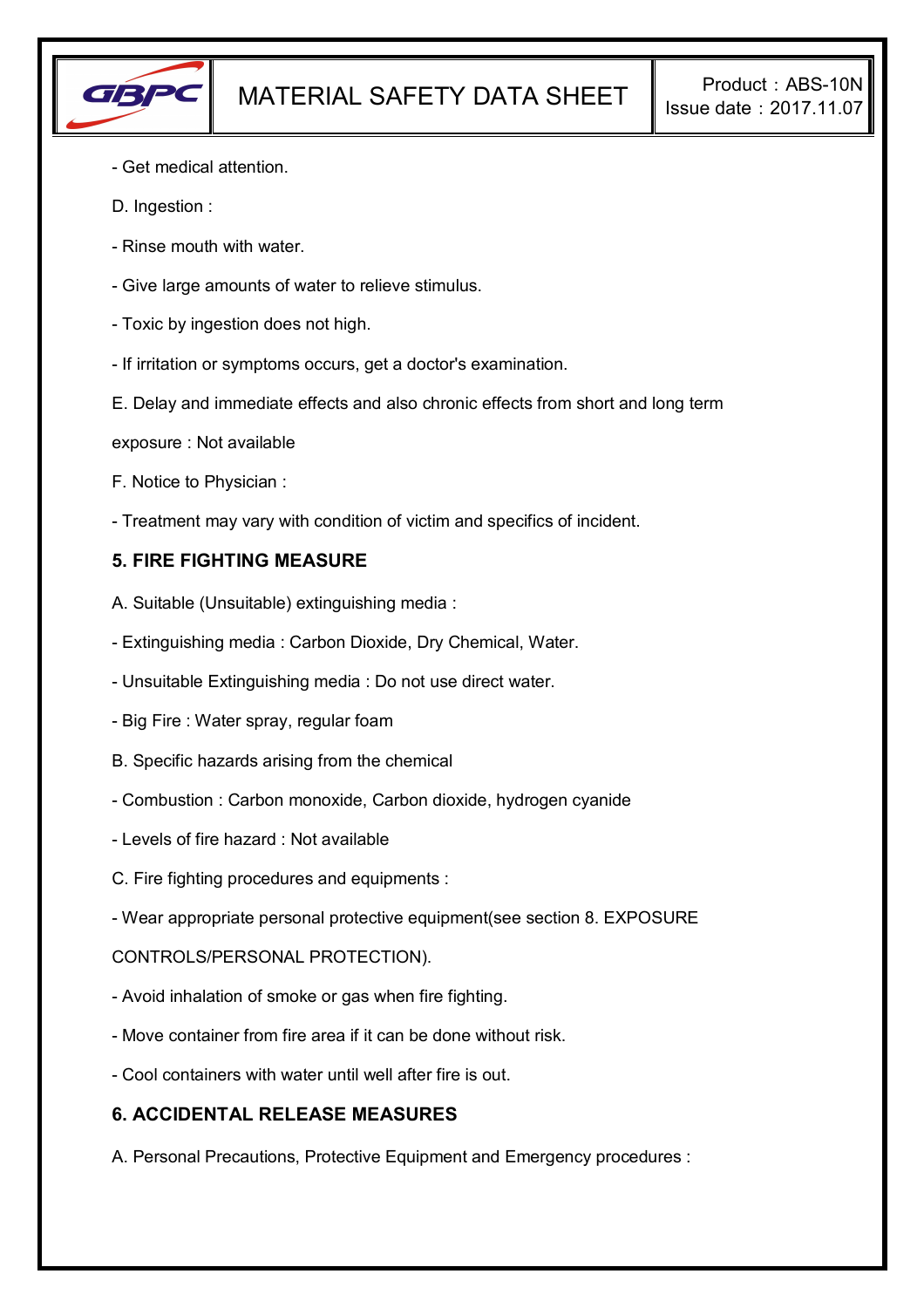

- Perform in accordance with 「See section 8. EXPOSURE CONTROLS /

PERSONAL PROTECTION」. Put on appropriate personal protective equipment.

- Where possible allow leak of molten material to solidify mechanical and

chemical protective.

- Use a way to minimize dust.
- Avoid contact with eyes and skin.
- Avoid inhalation of substance itself or combustion.
- Evacuation against the wind.
- Avoid contact with heat, sparks, flame or other ignition sources.
- B. Environmental Precautions
- Avoid dispersal of spilt material and runoff and contact with waterways, drains

and sewers. If large spills, advise emergency services.

- C. Methods and materials for containment and cleaning up :
- For small spills.
- Remove all sources of ignition.
- Suppression occurrence of dust.
- Appropriate container for disposal of spilled material collected.
- Ventilate leak areas and clearing leak area.
- For large spills.
- Remove all sources of ignition.
- Suppression occurrence of dust.
- Avoid entering to sewers or water system.
- For disposal of spilled material in appropriate containers collected and clear

surface.

- Appropriate container for disposal of spilled material collected.

# **7. HANDLING AND STORAGE**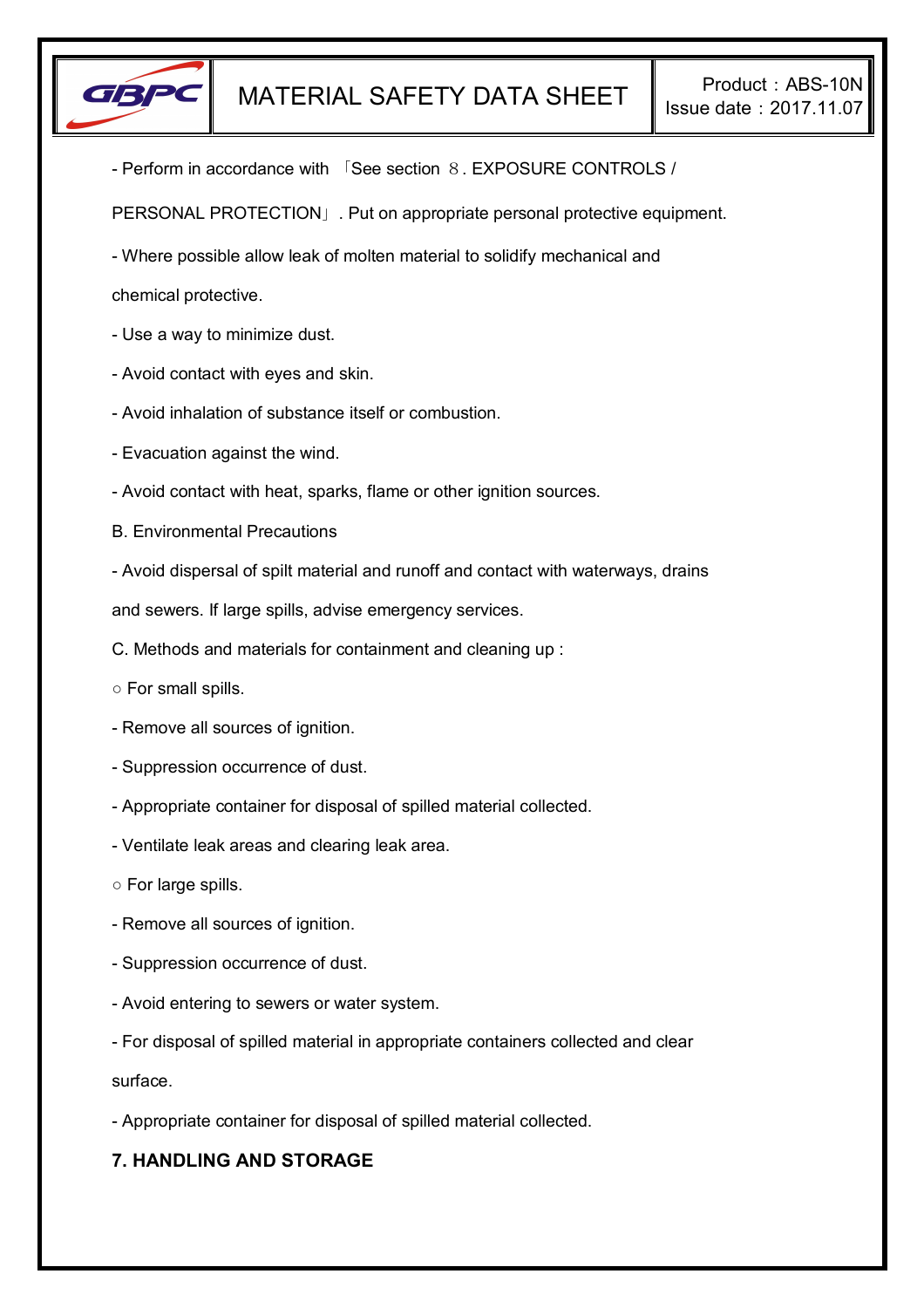

- A. Handling :
- Perform in accordance with 「See section 8. EXPOSURE CONTROLS /

PERSONAL PROTECTION」. Put on appropriate personal protective equipment.

- Handle in a well-ventilated place.
- Avoid contact with heat, sparks, flame or other ignition sources.
- Remove all sources of ignition.
- Use all the equipment after the ground.
- Wash thoroughly after handling.
- B. Storage Precautionary Statements :
- Keep in original container and tightly closed.
- Avoid contact moisture.
- Avoid contact with incompatible materials.

# **8. EXPOSURE CONTROLS/PERSONAL PROTECTION**

- A. Exposure limit
- Exposure limit under ISHL : Not applicable
- ACGIH : Not applicable
- Biological exposure limits : Not applicable
- B. Engineering Controls

- A system of local and/or general exhaust is recommended to keep employee

exposures above the Exposure Limits. Local exhaust ventilation is generally

preferred because it can control the emissions of the contaminant at its source,

preventing dispersion of it into the general work area. The use of local exhaust

ventilation is recommended to control emissions near the source.

C. Personal Protective Equipment :

 $\gamma$  Respiratory Protection : Use the respirator be given official approval by Iranian Occupational Health Association (IOHA). Under conditions of frequent use or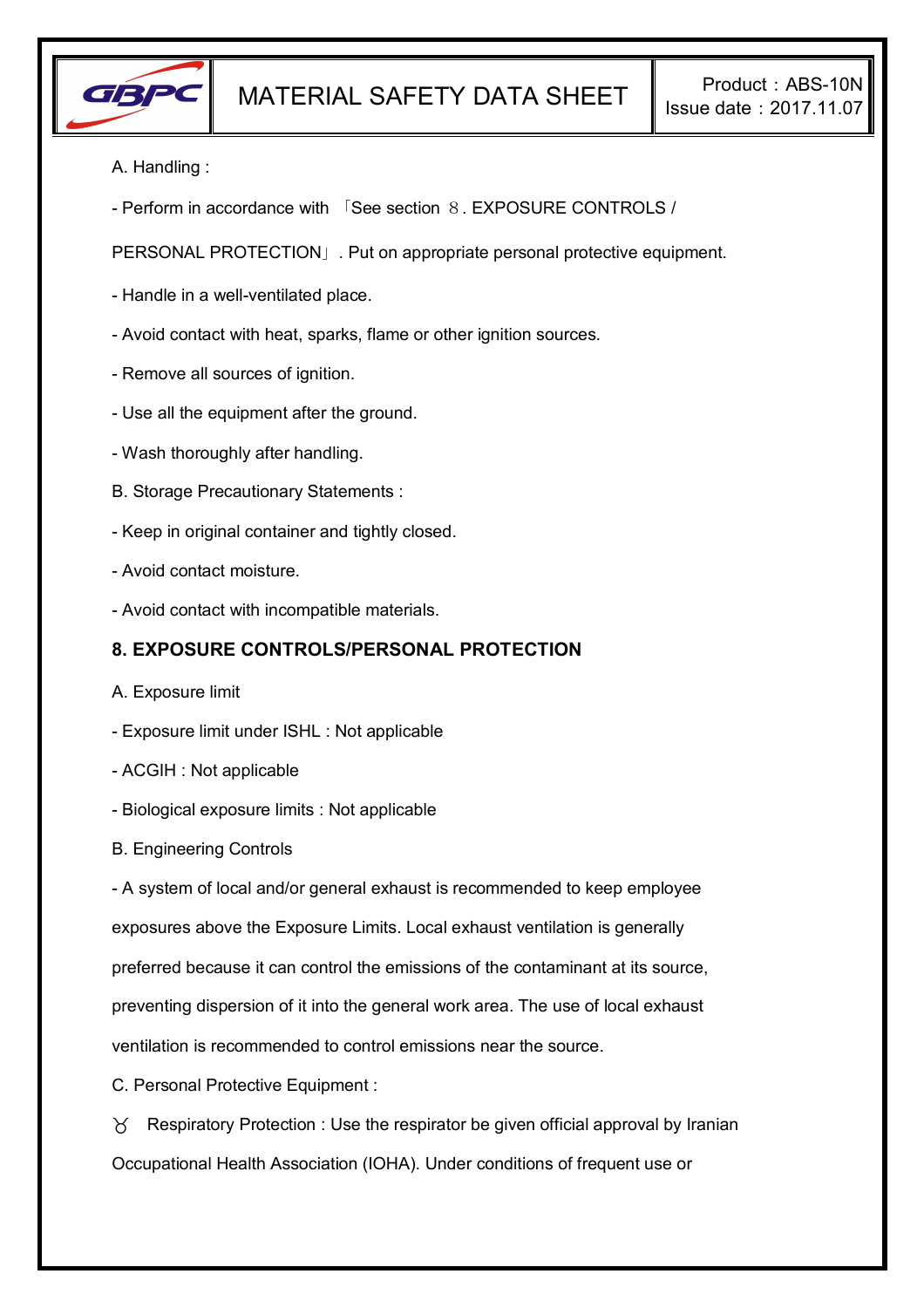

heavy exposure, Respiratory protection may be needed. Respiratory protection is ranked in order from minimum to maximum. Consider warning properties before use.

- Dust, mist, fume-purifying respiratory protection
- Any air-purifying respirator with a corpuscle filter of high efficiency
- Any respiratory protection with a electromotion fan(for dust, mist,

fume-purifying)

※ For Unknown Concentration or Immediately Dangerous to Life or

Health

- Self-contained breathing apparatus(pressure-demand or other

positive-pressure mode in combination)

- Supplied-air respirator with full facepiece

 $\forall$  Eye Protection : Wear primary eye protection such as splash resistant safety goggles with a secondary protection faceshield. Provide an emergency eye wash station and quick drench shower in the immediate work area.

 $\gamma$  Hand Protection : Wear chemical resistant protected gloves if there is hazard potential for direct skin contact. Wear heat resistant protected gloves to withstand the temperature of molten product.

 $\delta$  Body Protection : Wear chemical resistant protected clothing if there is hazard potential for direct contact.

## **9. PHYSICAL AND CHEMICAL PROPERTIES**

A. Appearance : Solid

B. Odor : Distinctive odor

C. Odor threshold : Not available

D. pH : 7

E. Melting point/Freezing point : Not applicable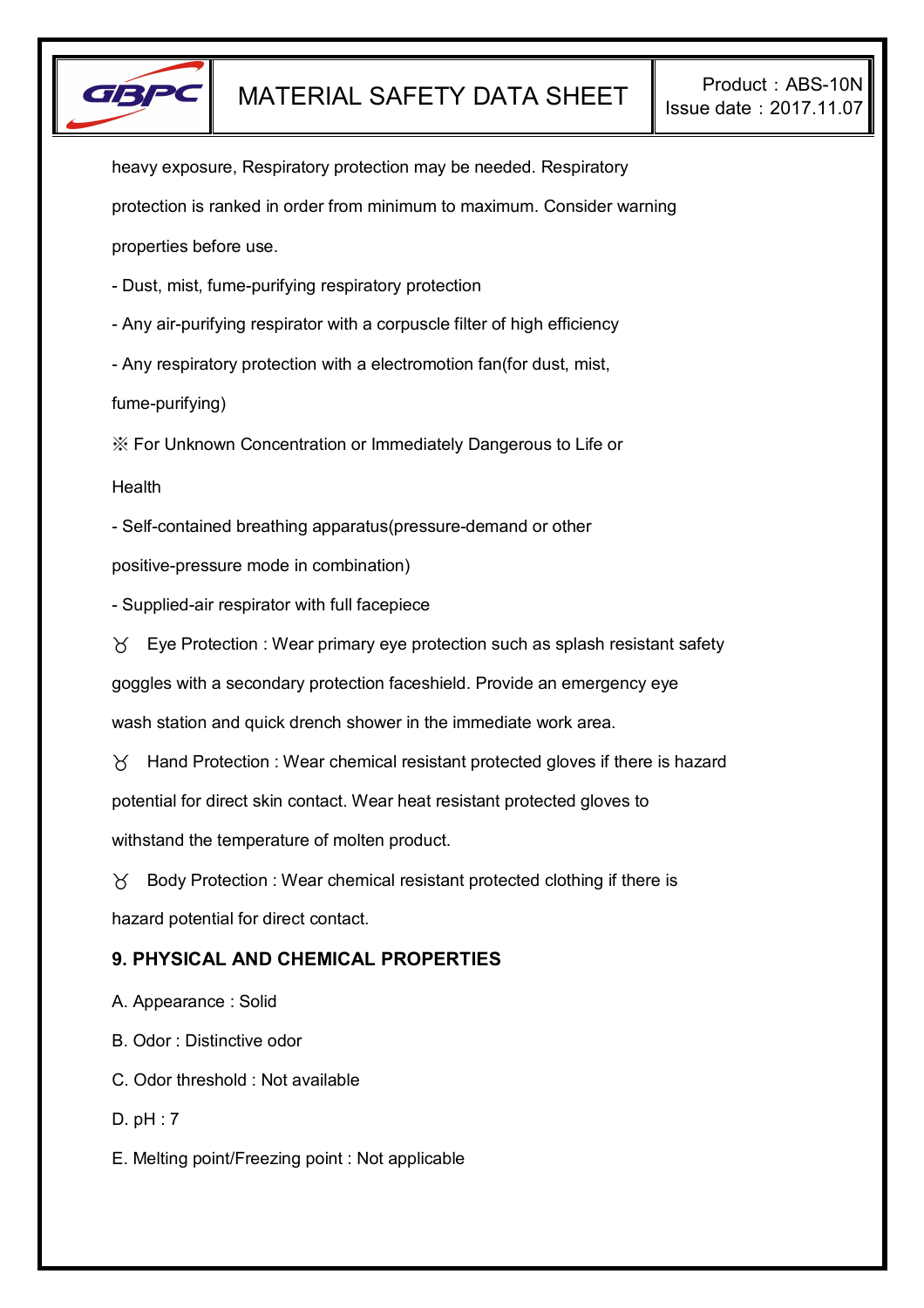

- F. Initial Boiling Point/Boiling Ranges : Not applicable
- G. Flash point : 349℃(660℉)
- H. Evapourating Rate : Not applicable
- I. Flammability(solid, gas) : 1/16" HB(UL 94)
- J. Upper/Lower Flammability or explosive limits : Not available
- K. Vapour pressure : Not applicable
- L. Solubility :
- Water : Insoluble
- Acetone, MEK, dichloromethane: Soluble
- Alcohol, Mineral Oil: insoluble
- M. Vapour density(Air=1) : Not applicable
- N. Relative density : 1.02~1.17
- O. Partition coefficient of n-octanol/water : Not available
- P. Autoignition Temperature : 455℃
- Q. Decomposition Temperature : Not applicable
- R. Viscosity : Not applicable
- S. Molecular weight : 50,000~200,000

## **10. STABILITY AND REACTIVITY**

- A. Stability
- This material is stable under recommended storage and handling conditions
- Decompose at 320℃ on heating.
- B. Possibility of Hazardous Reaction
- Will not occur.
- C. Conditions to Avoid
- Avoid contact with heat.
- Avoid contact with heat, sparks, flame or other ignition sources.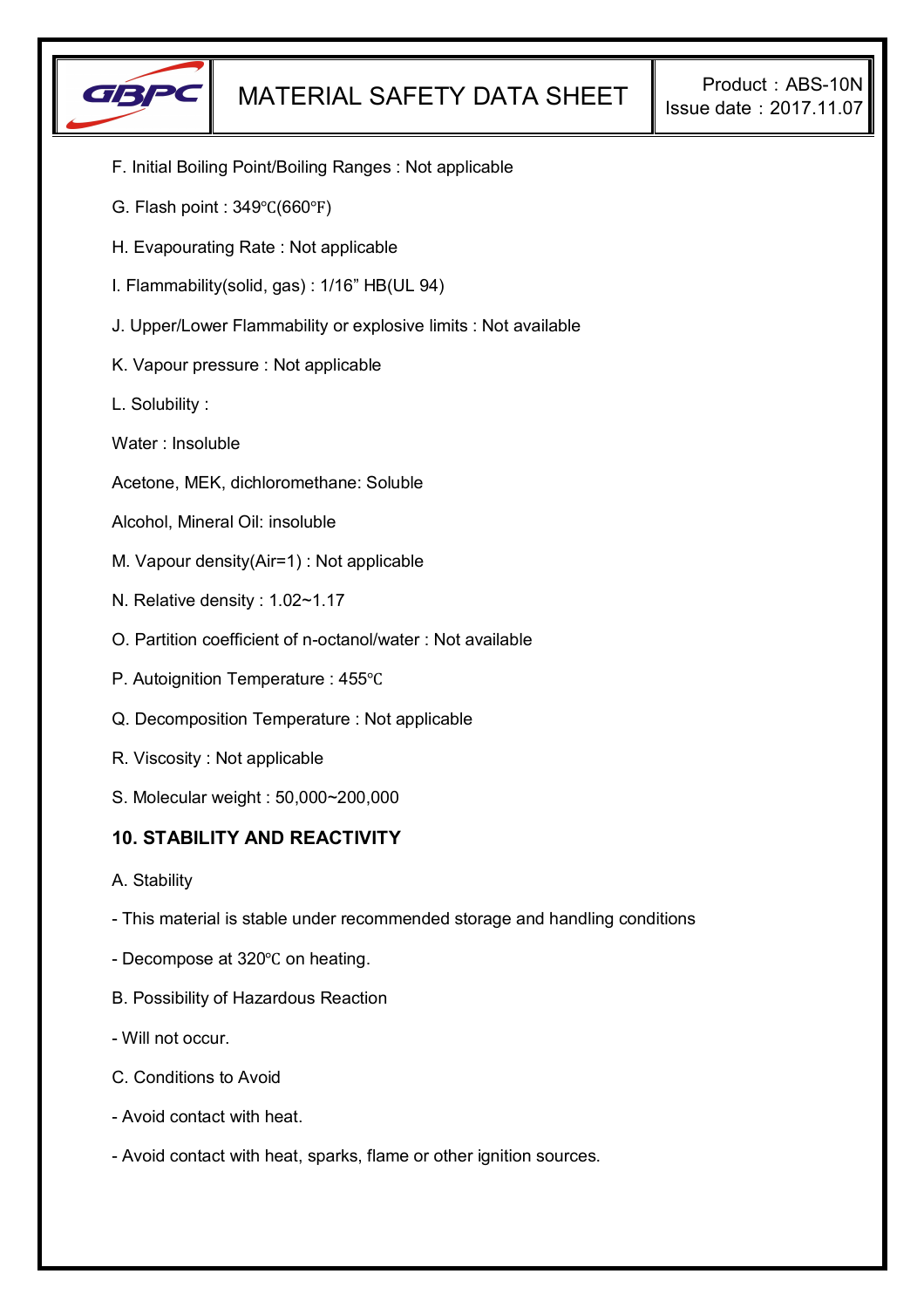

- D. Materials to Avoid
- Strong oxidizing agents.
- E. Hazardous Decomposition Products
- Hydrogen cyanide
- Generate monomer, oxides, gas/steam, hydrocarbon, low-molecular oligomers

ring, gas products when heated to high temperature.

## **11. TOXOCOLOGICAL INFORMATION**

- A. Information on the likely routes of exposure
- $\gamma$  (Respiratory tracts) : Not available
- $\forall$  (Oral): Not available
- (Eye ∙ Skin) : Not available
- B. Delayed and immediate effects and also chronic effects from short and long term

exposure

- $\forall$  Acute toxicity : Not available
- $\gamma$  Skin corrosion/irritation : Not available
- $\gamma$  Serious eye damage/irritation : Not available
- $\gamma$  Respiratory sensitization : Not available
- $\mathcal{B}$  Skin sensitization : Not available
- Carcinogenicity : Not available
- $\gamma$  Germ cell mutagenicity : Not available
- $\gamma$  Reproductive toxicity : Not available
- $\gamma$  Specific target organ toxicity(single exposure) : Not available
- $\gamma$  Specific target organ toxicity(repeated exposure) : Not available
- $\gamma$  Aspiration hazard : Not available
- Chronic effect : Not available
- C. Calculation the classification of the mixture(acute toxicity estimate calculation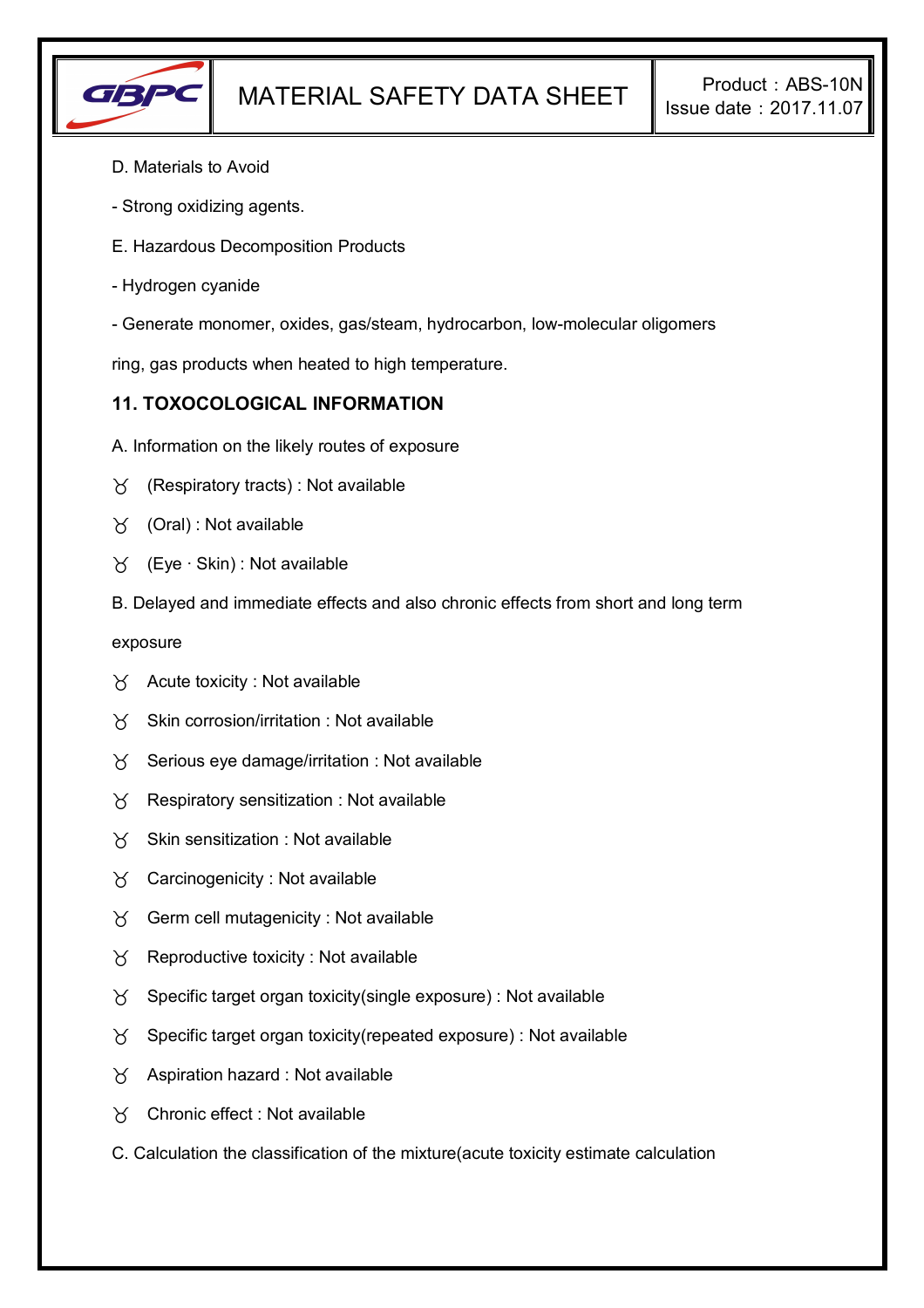

etc.) : Not applicable

## **12. ECOLOGICAL INFORMATION**

- A. Ecotoxicity : Not available
- B. Persistence and degradability : Not applicable
- C. Bioaccumulative potential : Not applicable
- D. Mobility in soil : Not available
- E. Other adverse effects : Not applicable

#### **13. DISPOSAL CONSIDERATION**

A. Disposal methods

- The user of this product must properly characterize the waste/container generated from the use of this product in accordance with all applicable federal, state and/or local laws and regulations in order to determine the proper disposal of the waste in accordance with all applicable federal, state and/or local laws and regulations.

B. Special precautions for disposal :

- The user of this product must disposal by oneself or entrust to waste disposer

or person who other' s waste recycle and dispose, person who establish and

operate waste disposal facilities.

- Dispose of waste in accordance with local regulation.

#### **14. TRANSPORT INFORMATION**

A. UN number : Not regulated for transport of dangerous goods

- B. Proper shipping name : Not applicable
- C. Hazard class : Not applicable
- D. Packing group : Not applicable
- E. Marine pollutant : Not applicable
- F. Special precautions for user related to transport or transportation measures :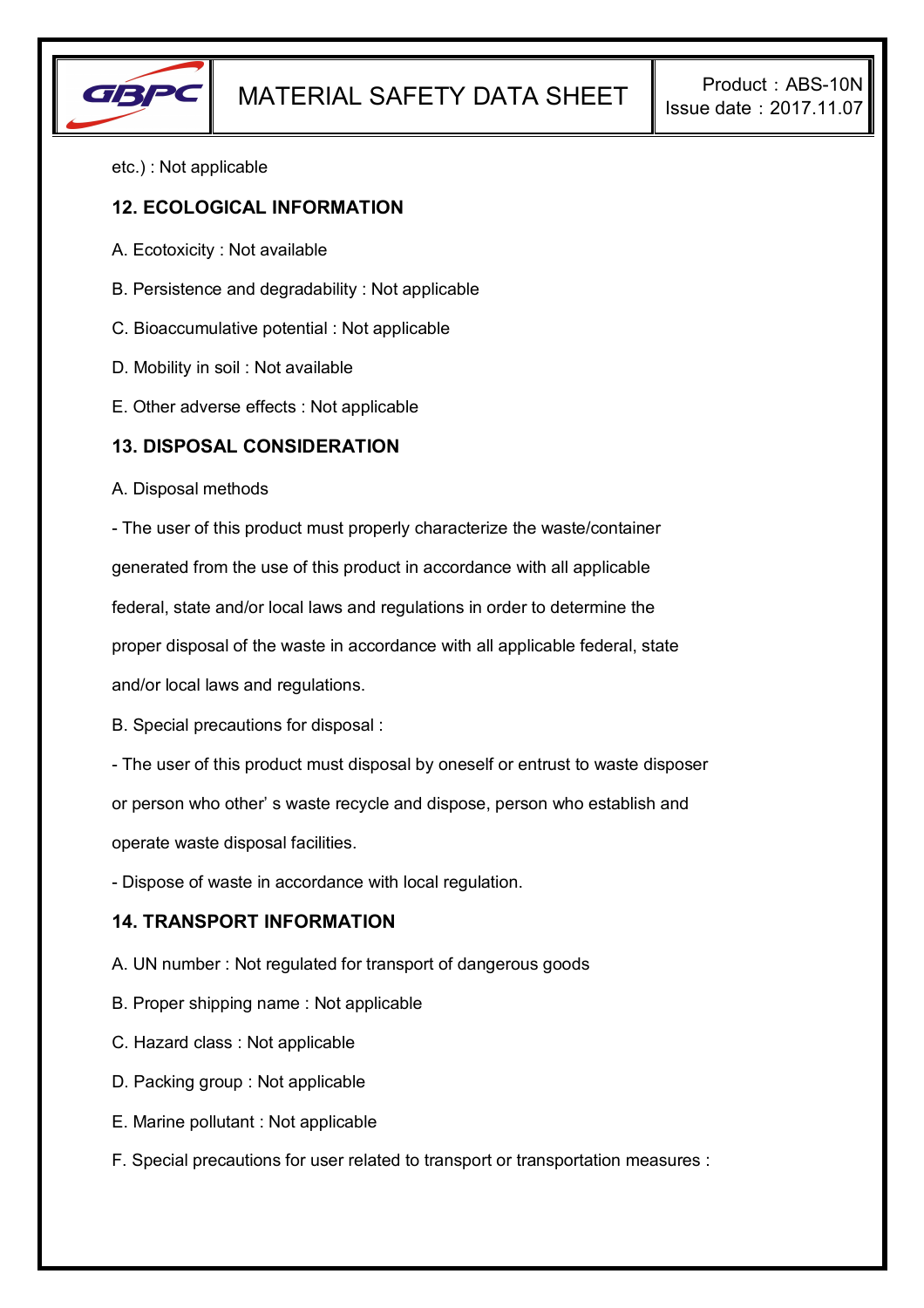

- 1) EmS FIRE SCHEDULE : F-A
- 2) EmS SPILLAGE SCHEDULE : S-H

## **15. REGULATORY INFORMATION**

A. This product is not subject to the chemical for classification and labeling

under ISHL Article 41.

- B. The Toxic Chemical Control Act
- This product is not classified as Toxic chemical and Observational chemical
- Toxic Release Inventory(TRI) Chemicals: Not regulated
- C. Dangerous goods Safety Management Law: Not applicable
- D. US regulations
- OSHA regulation (29CFR1910.119) : Not applicable
- CERCLA section 103 (40CFR302.4) : Not applicable
- EPCRA section 302(40CFR355.30) : Not applicable
- EPCRA section 304(40CFR355.40) : Not applicable
- EPCRA section 313(40CFR372.65) : Not applicable
- E. Other local or international regulation
- POPs Management Law : Not applicable
- Rotterdam Convention on Harmful Chemicals & Pesticides : Not applicable
- Stockholm Convention on Persistent Organic Pollutants : Not applicable
- Montreal Protocol on Substances That Deplete the Ozone Layer
- : Not applicable
- Information of EU Classification : Not available

## **16. OTHER INFORMATION**

#### A. Reference

- This MSDS is prepared in accordance with ISHL Article 41 and GBPC Petrochemical Co., Ltd.